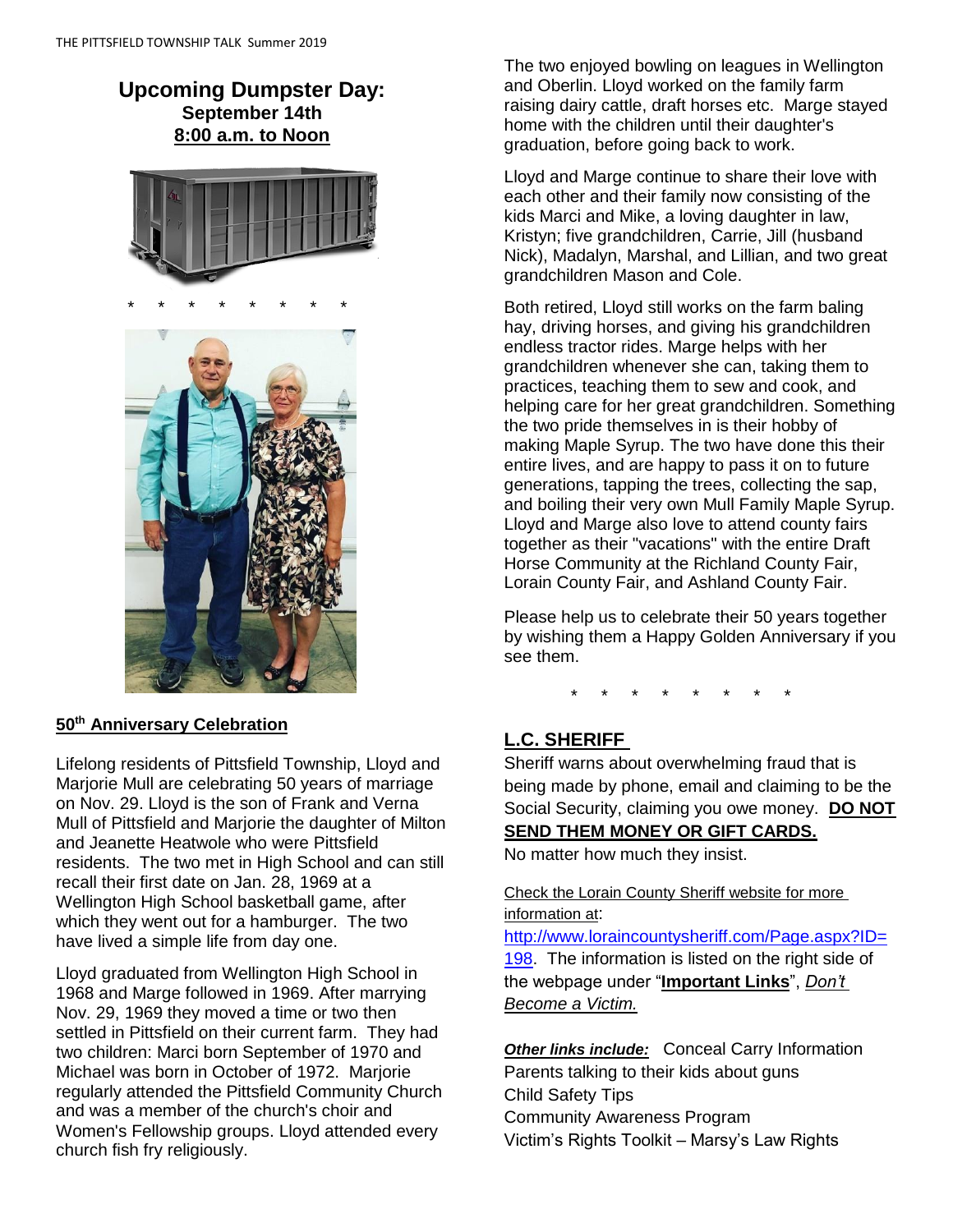#### **RUMPKE**



Rumpke has experienced some truck fires at its Cincinnati and Columbus recycling facilities and across the company. The culprit: batteries.



Placing batteries – **specifically lithium ion batteries** – in your recycling and trash containers causes a dangerous situation. When batteries break, they spark fires, putting people – employees and the motoring public – unnecessarily at risk.

Don't place batteries in your trash or recycling containers. Please properly dispose of unwanted batteries through your solid waste center in Elyria.

#### **Labor Day: Monday, Sept. 2, 2019** *Rumke will not pick up on Monday, Sept. 2.*

Service will be delayed one day during the rest of the week. Rumpke will return to its regular collection schedule the following week.

#### **[For Your Home](https://www.rumpke.com/for-your-home)**

• Rumpke's service includes collection of six, 32-gallon cans or bags per pick-up (may vary by service region). Cans and bags should not exceed 50 pounds

• Please contact Rumpke at least 48 hours before your regularly scheduled collection to request a large item pick-up, and/or excessive amounts of trash. Television sets cannot exceed 32 inches for curbside pick-up. Any mattress or upholstered furniture must be completely sealed in disposable plastic for removal. Additional fees may apply.

• Freon containing appliances require special handling procedures prior to pick-up. Please complete a [refrigerant recovery statement](https://www.rumpke.com/docs/default-source/default-document-library/refrigerant-recovery-statement.pdf?sfvrsn=4) found on the Rumpke website and [contact](https://www.rumpke.com/contact-us/request-service) Rumpke for details.

• *Rumpke is not permitted to accept batteries, tires, liquids, combustible materials or any items identified as hazardous*

# Pittsfield Township Meetings**: 3 rd Monday of the month at 7:30 p.m.**

For more information email

[info@pittsfieldtwp.us](mailto:info@pittsfieldtwp.u) or [mcecil@pittsfieldtwp.us](mailto:tdiedrick@pittsfieldtwp.us)

\* \* \* \* \* \* \* \*

#### **CEMETARY NEWS**

They have been working on straightening the headstones in the township cemeteries and have applied for a grant from the State to help.

\* \* \* \* \* \* \* \*

## **PITTSFIELD MAINTENANCE BLDG**



Lights are finished on the new building. Looks great!

\* \* \* \* \* \* \* \*

#### **Townhall Rental**

Contact Elizabeth Zadorozny at **440-241-7896** or *[elizabeth@pittsfieldtwp.us.](mailto:elizabeth@pittsfieldtwp.us)*

To view the calendar, log onto the website at <http://www.pittsfieldtwp.us/townhallcalendar.htm>

\* \* \* \* \* \* \* \*